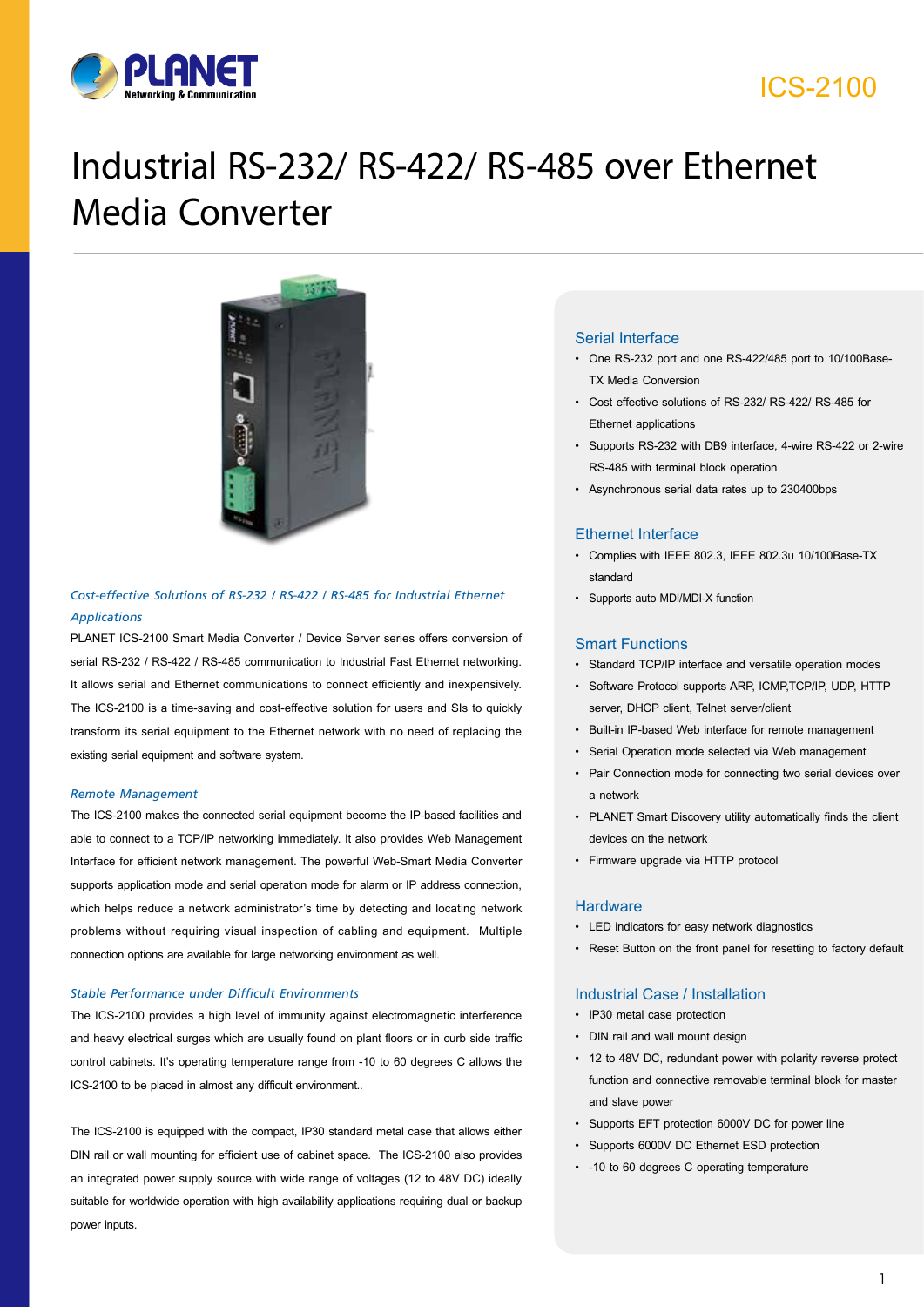



#### *Access Control System – traditional installation*

Most of the enterprises and government use access control plate and Mifare or RFID to authorize entrance identity. Traditionally, access control machines use RS-232 or RS-485 serial interface with their cables connecting to login server. By connecting to ICS-210x Serial over Ethernet Converter, the access control machine is able to extend the network over longer distances via fiber optic interface. The distance can be up to 15km in a local range. In another way, the ICS-210x can be linked to a xDSL router to get the Internet access capability so that the access control can be set and monitored over the Internet.

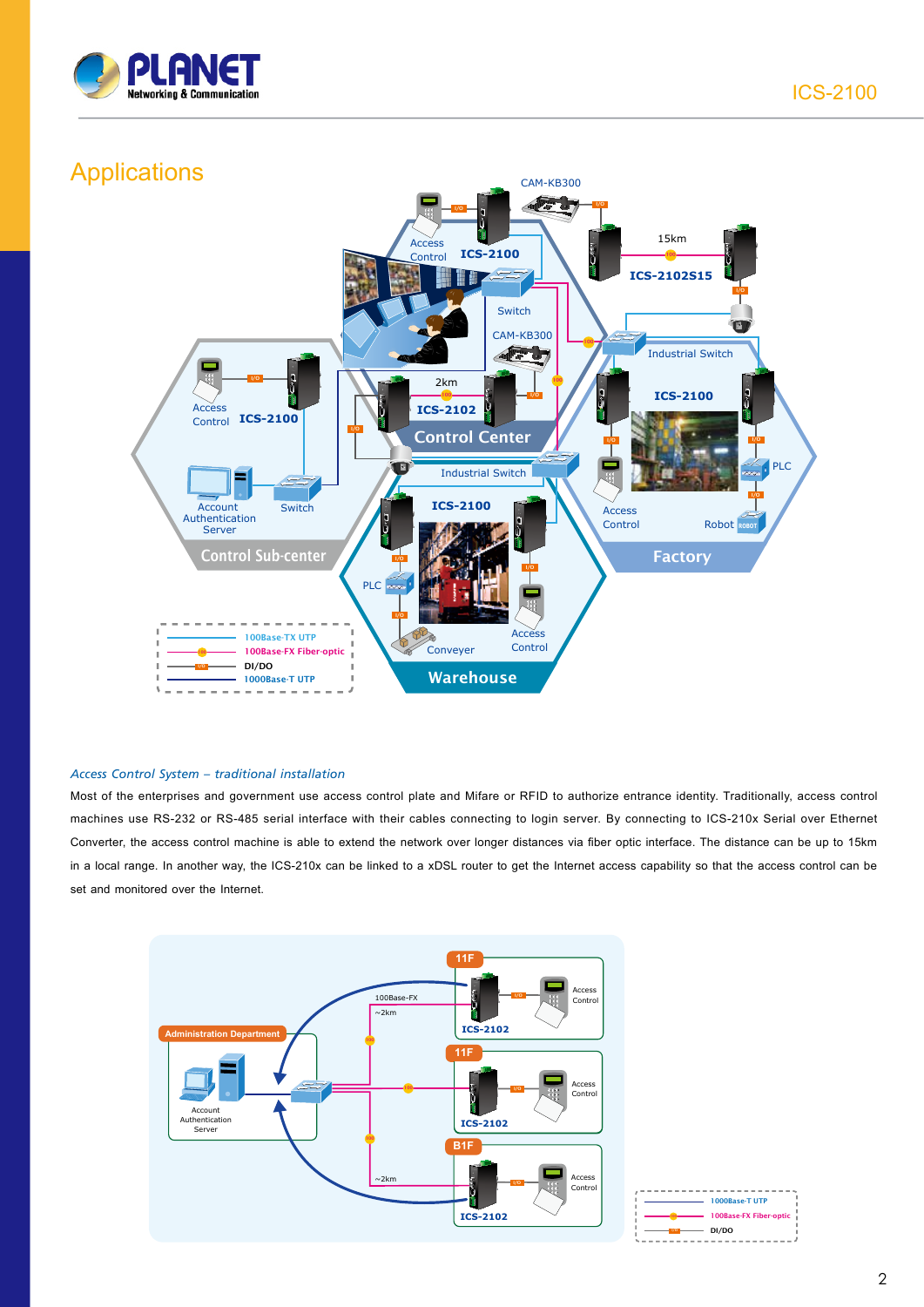

#### *Process Control*

To monitor, configure and manage the Robot conveyer including other machines in manufacturing, PLC (Programmable Logical Control) is required to drive the above manufacturing process. The ICS-210x can be set to the TCP Server mode and connect to the PLC. Thus, the administrator can configure and set command settings through Fast Ethernet intranet to remotely control the PLC, the administrator and workstation. It is not necessary to stand by the I/O machine.



#### *Surveillance Motion Control – Pair Connection Mode*

Using pair connection along with fiber optic patch cord, the ICS-210x extends RS-232 / RS-422 / RS-485 interface distance from surveillance and scanner to the control keyboard/ joystick installed in the remote monitoring center.

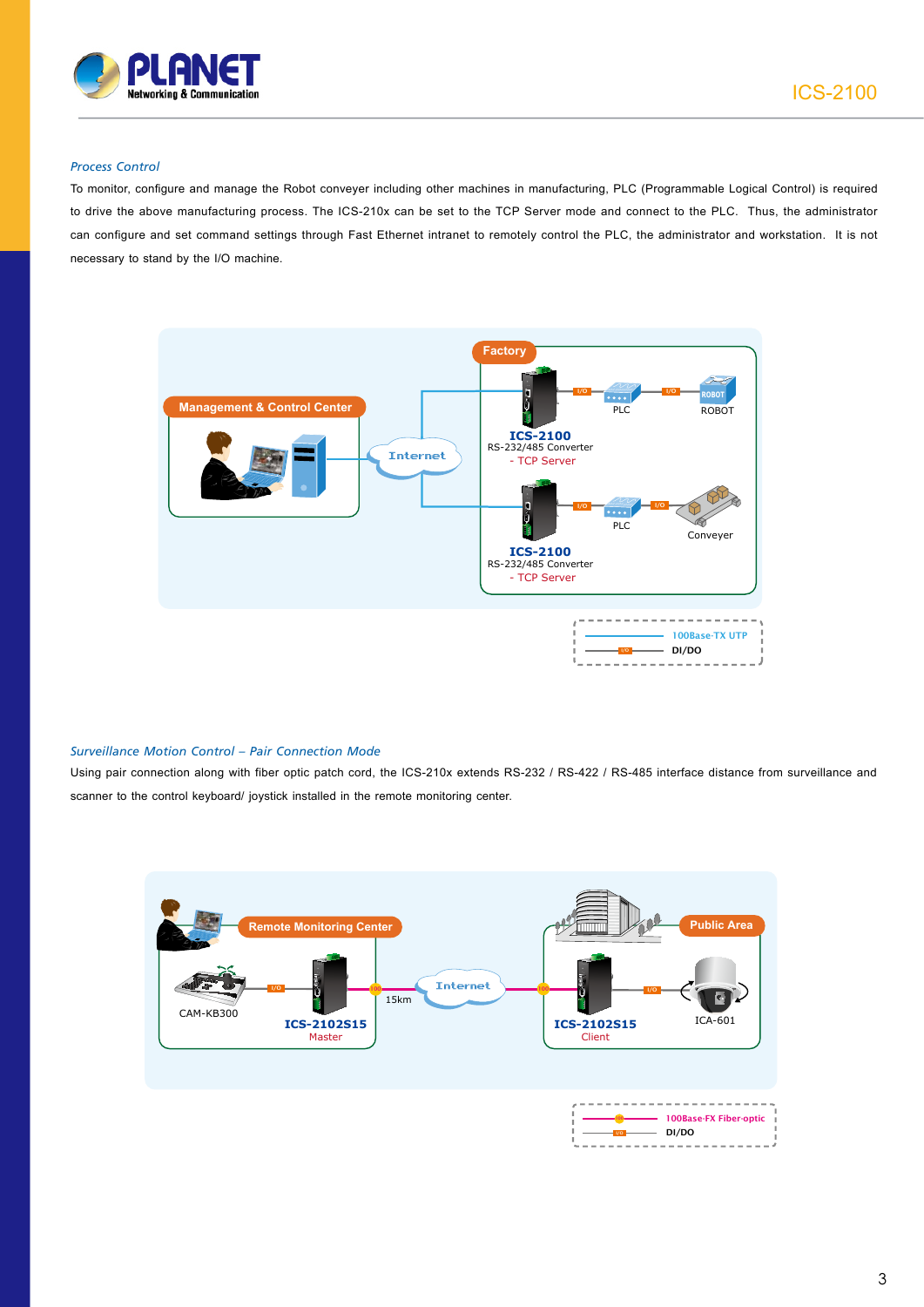

## **Specifications**

| Model                                                  | <b>ICS-2100</b>                                                                                                                                                                                                           |
|--------------------------------------------------------|---------------------------------------------------------------------------------------------------------------------------------------------------------------------------------------------------------------------------|
| <b>Serial Port</b>                                     |                                                                                                                                                                                                                           |
| Interface                                              | RS-232 x 1<br>RS-422 / RS-485 x 1                                                                                                                                                                                         |
| Connector                                              | DB9 for RS-232<br>Terminal block for RS-422 / RS-485                                                                                                                                                                      |
| Baud Rate (Data Rate)                                  | 300bps to 921600bps                                                                                                                                                                                                       |
| Data Bits                                              | 5,6,7,8                                                                                                                                                                                                                   |
| Parity Type                                            | 1, 1.5/2                                                                                                                                                                                                                  |
| Stop Bit                                               | Odd, Even, None, Space, Mark                                                                                                                                                                                              |
| <b>Flow Control</b>                                    | Hardware, None                                                                                                                                                                                                            |
| Signals                                                | RS-232: DCD, RxD, TxD, GND, RI<br>RS-422: Tx+, Tx-, Rx+, Rx-<br>RS-485: Data A (+), Data B (-)                                                                                                                            |
| <b>Fast Ethernet Port</b>                              |                                                                                                                                                                                                                           |
| Standard                                               | 10/100Base-TX                                                                                                                                                                                                             |
| Connector                                              | <b>RJ-45</b>                                                                                                                                                                                                              |
| <b>Distance</b>                                        | 100m                                                                                                                                                                                                                      |
| Cable                                                  | Twisted-pair                                                                                                                                                                                                              |
| <b>Hardware</b>                                        |                                                                                                                                                                                                                           |
| <b>LED Indicators</b>                                  | System: Power 1, Power 2, Fault<br>TP or Fiber Port: Link / Active<br>Serial Port: Serial port mode, RS-232, RS-422 or RS-485                                                                                             |
| Management                                             | Web Management<br><b>PLANET Smart Discovery Utility</b>                                                                                                                                                                   |
| <b>Virtual COM Utility</b><br><b>Platform Supports</b> | Windows Base Only:<br>Windows XP<br>Windows Server 2003<br>Windows 7<br>Windows Server 2008<br>Windows 8 (Must install the latest version of WinPcap)<br>Windows Server 2012 (Must install the latest version of WinPcap) |
| <b>Operation Mode</b>                                  | <b>TCP Server</b><br><b>TCP Client</b><br><b>UDP Client</b><br>Virtual COM<br><b>Telnet Server</b><br>Pair Connection - Remote (Slave)<br>Pair Connection - Local (Master)                                                |
| Dimensions (W x D x H)                                 | 135 x 97 x 32 mm                                                                                                                                                                                                          |
| Weight                                                 | 425g                                                                                                                                                                                                                      |
| Power Supply                                           | 12~48V DC, Redundant power with polarity reverse protection function                                                                                                                                                      |
| <b>Power Consumption</b>                               | 10.1 watts / 34.44 BTU (max)                                                                                                                                                                                              |
| Installation                                           | DIN rail kit and wall mount ear                                                                                                                                                                                           |
| Alarm                                                  | Provides one relay output for power failure; alarm relay current carry ability: 1A @ DC 24V                                                                                                                               |
| Mechanical                                             | Metal                                                                                                                                                                                                                     |
| Environment                                            | Operating Temperature: -10~60 degrees C<br>Storage Temperature: -20~75 degrees C<br>Operating Humidity: 10~90% RH<br>Storage Humidity: 5~90% RH                                                                           |
| <b>Regulation Compliance</b>                           | FCC Class A, CE Certification Class A                                                                                                                                                                                     |
| <b>Standards Compliance</b>                            | IEEE 802.3 10Base-T,<br>IEEE 802.3u 100Base-TX<br>EIA/TIA RS-232/422/485                                                                                                                                                  |
| <b>Regulatory Approval</b>                             | RoHS                                                                                                                                                                                                                      |
| <b>Stability Testing</b>                               | IEC60068-2-32(Free Fall),<br>IEC60068-2-27(Shock),<br>IEC60068-2-6(Vibration)                                                                                                                                             |
| <b>Note</b>                                            | Reset Button on the front panel for resetting to factory default                                                                                                                                                          |